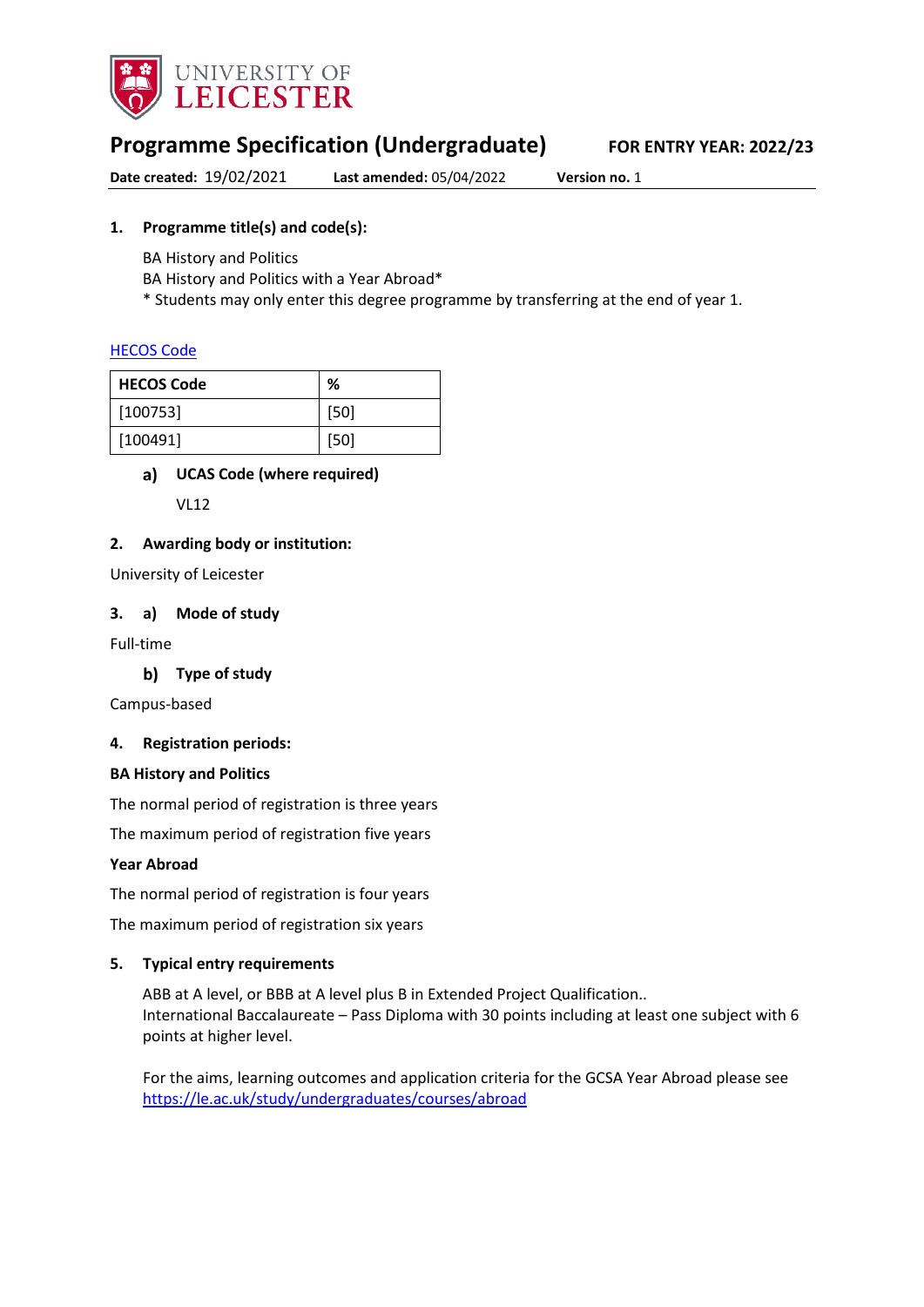### **6. Accreditation of Prior Learning**

[APL will not be accepted for exemptions from individual modules, however may be considered for direct entry to year 2, on a case by case basis and subject to the general provisions of the University APL policy. ]

### **7. Programme aims**

The programme aims to *[write for the student audience]*

- enable students to explore their interest in, and aptitudes for, a range of themes, approaches and periods in both History and Politics;
- encourage powers of independent thought and critical analysis;
- develop skills in the accessing of information and the understanding and use of a wide range of primary and secondary sources;
- develop the ability to marshal cogent and relevant arguments, and present these with clarity in both oral and written form;
- organise written work effectively, and be able to produce this to professional standards of accuracy, literacy, and bibliographic reference;
- foster self-organisation, individual responsibility and the development of independent learning skills;
- enable a spectrum of students to achieve their full potential;
- develop transferable skills of reasoning, evaluation and communication which will equip graduates for a wide range of career opportunities;
- equip graduates with skills of research and analysis as a foundation for further study at postgraduate level in History, Politics and cognate disciplines.

In addition to the aims of the programme outlined for the 3 year degree in History, the 4 year degree also aims to:

- broaden students' learning experience in an international context;
- provide students with the opportunity to develop their language skills by studying for a year in a European country – this does not apply to those students opting to study in Australia or North America;
- widen students' cultural experience by living and studying abroad;
- develop students' transferable skills in order to enhance their employability.
- Intended learning outcomes for the year will be those of the modules they take at the Higher Education Institution they attend during their year abroad.
- **8. Reference points used to inform the programme specification**
	- [QAA Benchmarking Statement for History](http://www.qaa.ac.uk/en/Publications/Documents/SBS-history-14.pdfQAA)
	- [QAA Benchmarking statement for Politics and International Relations](file://UOL/root/Departments/Student%20and%20Academic%20Services/Quality%20Office/Curriculum%20Change/2021-22%20(Nov%20and%20Dec%202020)/CSSAH/HYPIR/Accesisble%20Specs/History/%E2%80%A2%09http:/www.qaa.ac.uk/en/Publications/Documents/SBS-politics-15.pdf)
	- QAA Framework for Higher Education Qualifications in England, Wales and Northern Ireland
	- [University of Leicester Learning Strategy](http://www2.le.ac.uk/offices/sas2/quality/learnteach)
	- [University Assessment Strategy](https://www2.le.ac.uk/offices/sas2/quality/learnteach)
	- University of Leicester Periodic Developmental Review Report
	- External Examiners' reports (annual)
	- United Nations Education for Sustainable Development Goals
	- Student Destinations Data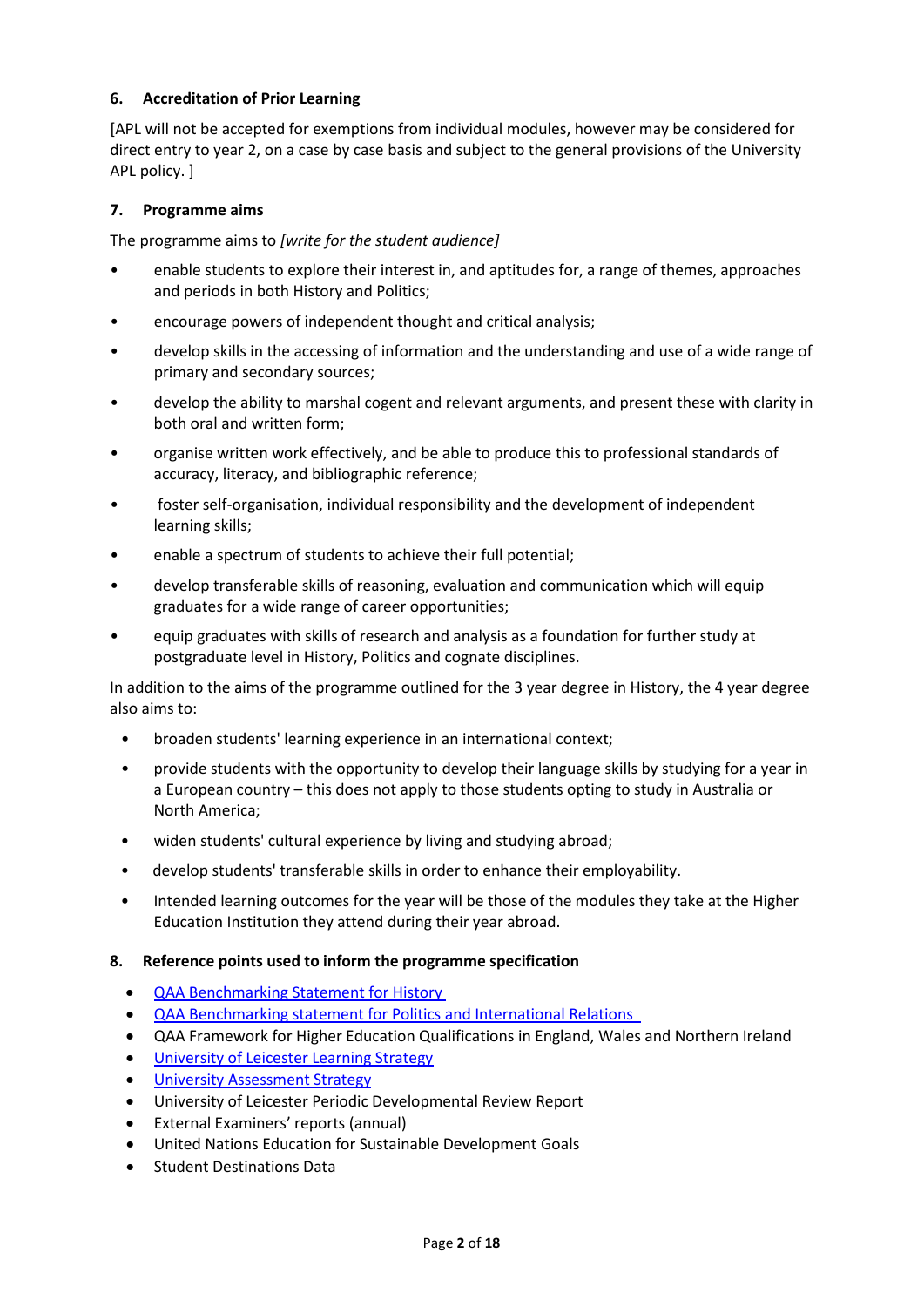### **9. Programme Outcomes**

Unless otherwise stated, programme outcomes apply to all awards specified in 1. Programme title(s).

# **Discipline specific knowledge and competencies**

i) Mastery of an appropriate body of knowledge

| <b>Intended Learning</b><br><b>Outcomes</b>                                                                                                                  | <b>Teaching and Learning Methods</b>                                                                     | <b>How Demonstrated?</b>                                                                                                                    |  |
|--------------------------------------------------------------------------------------------------------------------------------------------------------------|----------------------------------------------------------------------------------------------------------|---------------------------------------------------------------------------------------------------------------------------------------------|--|
| Demonstrate mastery of<br>an appropriate body of<br>knowledge of political and<br>social development in both<br>past societies and the<br>contemporary world | Lectures, tutorials, seminars,<br>directed reading, independent<br>research, resource-based<br>learning. | Essays, essay-based<br>examinations, seminar<br>presentations, contributions to<br>discussions, problem-<br>based exercises, dissertations. |  |

# ii) Understanding and application of key concepts and techniques

| <b>Intended Learning</b>                | <b>Teaching and Learning Methods</b> | <b>How Demonstrated?</b>             |
|-----------------------------------------|--------------------------------------|--------------------------------------|
| <b>Outcomes</b>                         |                                      |                                      |
| Demonstrate understanding               | Lectures, tutorials, seminars,       | Essays, essay-based                  |
| of a range of approaches,               | directed reading, independent        | examinations, seminar presentations, |
| issues and concepts in both             | research, computer practical         | contributions to discussions,        |
| History and Politics, with              | classes, team problem-solving        | computer-based exercises, problem-   |
| particular emphasis upon the exercises. |                                      | based exercises, dissertations.      |
| late-modern                             |                                      |                                      |
| and contemporary periods.               |                                      |                                      |

### iii) Critical analysis of key issues

|                                                                                                                                                 | <b>How Demonstrated?</b>                                                                                                           |
|-------------------------------------------------------------------------------------------------------------------------------------------------|------------------------------------------------------------------------------------------------------------------------------------|
| Lectures, tutorials, seminars,<br>politics of different countries, directed reading, independent<br>research, team problem-solving<br>exercises | Essays, essay-based<br>examinations, seminar presentations,<br>contributions to discussions,<br>computer-based exercises, problem- |
|                                                                                                                                                 | <b>Teaching and Learning Methods</b><br>based exercises, dissertations.                                                            |

iv) Clear and concise presentation of material

| <b>Intended Learning</b><br><b>Outcomes</b> | <b>Teaching and Learning Methods</b>                         | <b>How Demonstrated?</b>                |
|---------------------------------------------|--------------------------------------------------------------|-----------------------------------------|
| Present problems                            | Tutorials, seminars, directed                                | Writing tasks, seminar presentations,   |
|                                             | and arguments in a variety of reading, independent research, | contributions to discussions, podcasts, |
| written and oral formats.                   | team problem- solving exercises.                             | posters.                                |

### v) Critical appraisal of evidence with appropriate insight

| <b>Intended Learning</b><br><b>Outcomes</b>                                                                                           | <b>Teaching and Learning Methods</b>                                                               | <b>How Demonstrated?</b>                                                                                                                   |
|---------------------------------------------------------------------------------------------------------------------------------------|----------------------------------------------------------------------------------------------------|--------------------------------------------------------------------------------------------------------------------------------------------|
| Develop and sustain<br>arguments, formulating<br>appropriate questions and<br>utilizing evidence.                                     | Tutorials, seminars, directed<br>reading, independent research,<br>team problem-solving exercises. | Essays, essay-based<br>examinations, seminar<br>presentations, independent research<br>projects, contributions<br>to discussions, problem- |
| Read, analyse, and<br>reflect critically and<br>contextually upon primary and computer-aided learning,<br>secondary source materials. | Tutorials, seminars, directed<br>reading, independent research,                                    | based exercises.                                                                                                                           |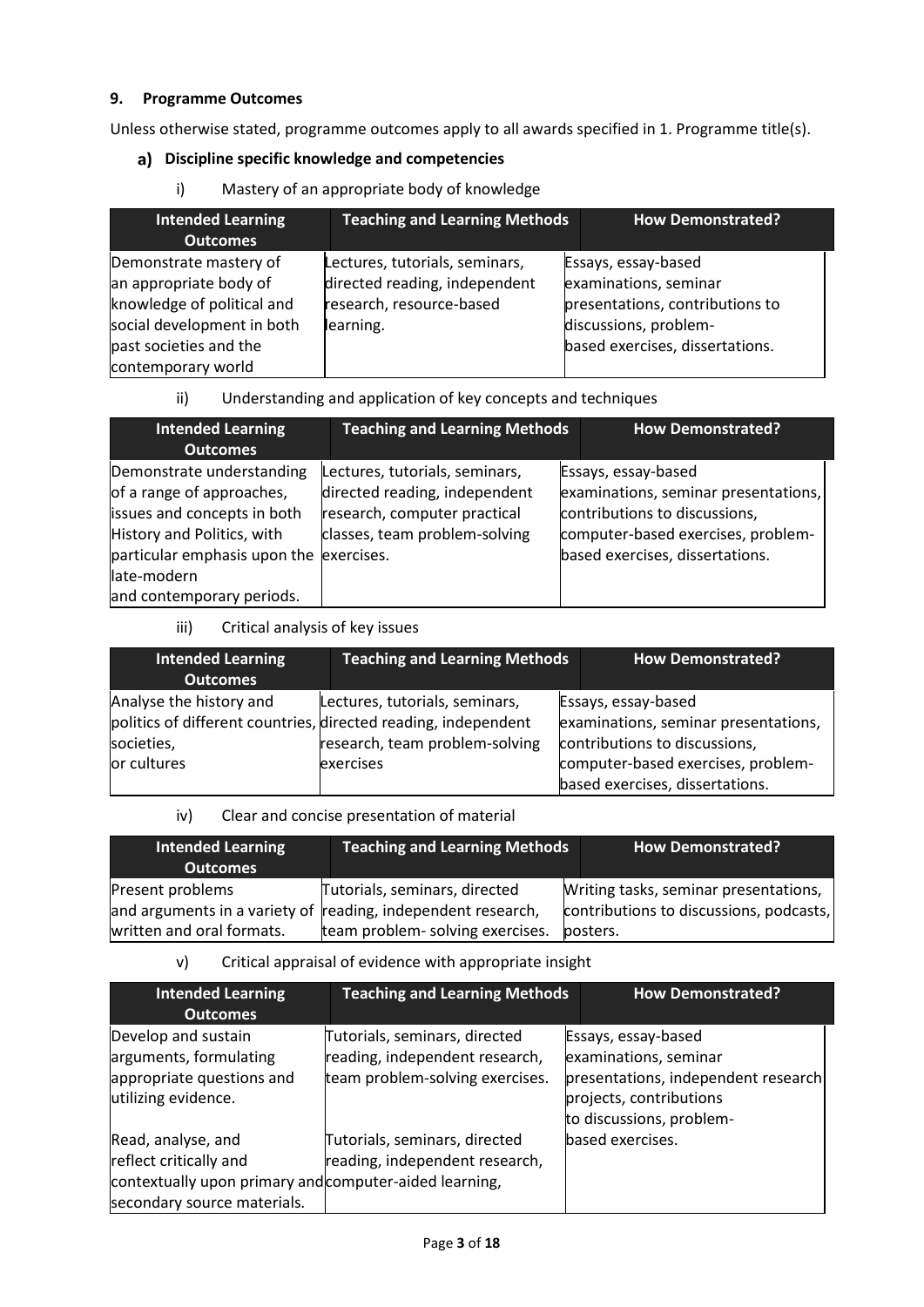| <b>Intended Learning</b><br><b>Outcomes</b> | <b>Teaching and Learning Methods</b>                           | <b>How Demonstrated?</b> |
|---------------------------------------------|----------------------------------------------------------------|--------------------------|
|                                             | computer practical classes, team<br>problem-solving exercises. |                          |

# vi) Other discipline specific competencies

| <b>Intended Learning</b><br><b>Outcomes</b>                                                                                         | <b>Teaching and Learning Methods</b>                                           | <b>How Demonstrated?</b>                                                            |
|-------------------------------------------------------------------------------------------------------------------------------------|--------------------------------------------------------------------------------|-------------------------------------------------------------------------------------|
| Present referencing<br>and bibliographic material<br>to appropriate subject-<br>specific standards                                  | Course and module<br>handbooks, tutorials, seminars,<br>feedback on coursework | Essays, projects, dissertations.<br>Independent research<br>projects, dissertations |
| Design, research and present<br>a sustained<br>and independently conceived<br>piece of historical or politically-<br>based writing. | Independent research, tutorials,<br>workshops.                                 |                                                                                     |

# **b)** Transferable skills

i) Oral communication

| <b>Intended Learning</b><br><b>Outcomes</b>                                                                | <b>Teaching and Learning Methods</b>                    | <b>How Demonstrated?</b>                                            |
|------------------------------------------------------------------------------------------------------------|---------------------------------------------------------|---------------------------------------------------------------------|
| Demonstrate<br>clarity, fluency and coherence<br>in oral expression of historical<br>and political issues. | Seminars, tutorials, team<br>problem solving exercises. | Seminar<br>presentations, contributions to<br>discussions podcasts. |

# ii) Written communication

| <b>Intended Learning</b><br><b>Outcomes</b>                                                                                                                                                                                                                                        | <b>Teaching and Learning Methods</b>                                                                                                     | <b>How Demonstrated?</b>                                                                                                    |
|------------------------------------------------------------------------------------------------------------------------------------------------------------------------------------------------------------------------------------------------------------------------------------|------------------------------------------------------------------------------------------------------------------------------------------|-----------------------------------------------------------------------------------------------------------------------------|
| Develop and sustain<br>historical and political<br>arguments in a variety of<br>literary forms.<br>Demonstrate<br>clarity, fluency and coherence<br>in written expression of<br>historical and political<br>issues, with clear and<br>appropriate referencing and<br>bibliography. | Seminars, tutorials, team<br>problem-solving exercises.<br>Course and module handbooks,<br>seminars, tutorials,<br>independent research. | Essays, essay-based<br>examinations, seminar<br>presentations,<br>independent research projects,<br>dissertations, posters. |

iii) Information technology

| <b>Intended Learning</b>        | <b>Teaching and Learning Methods</b>                        | <b>How Demonstrated?</b>           |
|---------------------------------|-------------------------------------------------------------|------------------------------------|
| <b>Outcomes</b>                 |                                                             |                                    |
| Use IT effectively to           | Induction programme,                                        | Bibliographic surveys,             |
| support their historical and    | computer practical classes,                                 | essays, independent research       |
| political studies, including    | independent research, dissertation projects, computer-based |                                    |
| using IT for bibliographic and  | preparation.                                                | exercises, podcasts, reflective    |
| archive searches, data analysis |                                                             | journals, problem-based exercises. |
|                                 |                                                             |                                    |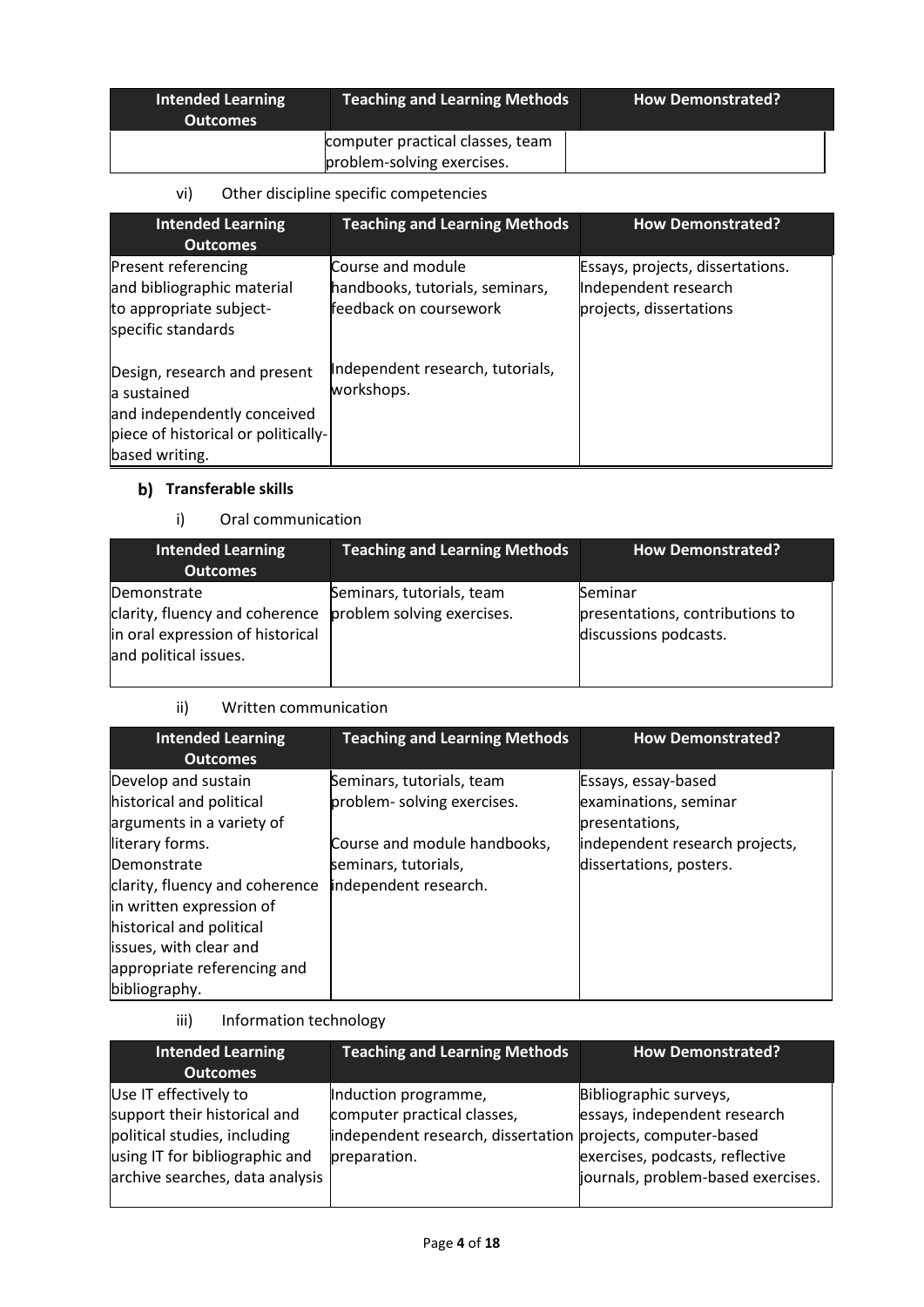| <b>Intended Learning</b><br><b>Outcomes</b> | <b>Teaching and Learning Methods</b> | <b>How Demonstrated?</b> |
|---------------------------------------------|--------------------------------------|--------------------------|
| and written/visual                          |                                      |                          |
| presentation of evidence.                   |                                      |                          |

iv) Numeracy

| <b>Intended Learning</b><br><b>Outcomes</b>                  | <b>Teaching and Learning Methods</b>                            | <b>How Demonstrated?</b>                             |
|--------------------------------------------------------------|-----------------------------------------------------------------|------------------------------------------------------|
|                                                              | Consider the uses of numerical Lectures, tutorials and numeracy | Independent research                                 |
| data in historical and political   classes. Skills workshops |                                                                 | projects, computer-based<br>exercises, problem-based |
| analysis                                                     |                                                                 | exercises.                                           |

# v) Team working

| <b>Intended Learning</b><br><b>Outcomes</b> | <b>Teaching and Learning Methods</b>                  | <b>How Demonstrated?</b>        |
|---------------------------------------------|-------------------------------------------------------|---------------------------------|
| Be able to work                             | Tutorials, seminars, team problem- Team-based seminar |                                 |
| collaboratively to explore                  | solving exercises.                                    | presentations, contributions to |
| historical and political issues             |                                                       | team problem-solving exercises. |
| and arguments, and to                       |                                                       |                                 |
| recognise the value of working              |                                                       |                                 |
| closely with others.                        |                                                       |                                 |

# vi) Problem solving

| <b>Intended Learning</b><br><b>Outcomes</b>                                                                                  | <b>Teaching and Learning Methods</b>                     | <b>How Demonstrated?</b>                                                                                          |
|------------------------------------------------------------------------------------------------------------------------------|----------------------------------------------------------|-------------------------------------------------------------------------------------------------------------------|
| Address historical and<br>political problems in depth<br>using contemporary sources<br>and advanced secondary<br>literature. | Tutorials, seminars, team<br>problem- solving exercises. | Essays, independent<br>research projects, computer-based<br>exercises, problem-based<br>exercises, dissertations. |

# vii) Information handling

| <b>Intended Learning</b><br><b>Outcomes</b>                                                       | <b>Teaching and Learning Methods</b>                                                                                                           | <b>How Demonstrated?</b>                                                                                                     |
|---------------------------------------------------------------------------------------------------|------------------------------------------------------------------------------------------------------------------------------------------------|------------------------------------------------------------------------------------------------------------------------------|
| Gather and deploy evidence<br>and data to find, retrieve,<br>sort and exchange new<br>information | Lectures, tutorials, seminars,<br>directed reading, independent<br>research, computer practical<br>classes, team problem-solving<br>exercises. | Bibliographic surveys,<br>essays, independent research<br>projects, computer-based<br>exercises, problem-based<br>exercises. |

# viii) Skills for lifelong learning

| <b>Intended Learning</b><br><b>Outcomes</b>                                                                                                      | <b>Teaching and Learning Methods</b>                    | <b>How Demonstrated?</b>                                                            |
|--------------------------------------------------------------------------------------------------------------------------------------------------|---------------------------------------------------------|-------------------------------------------------------------------------------------|
| Demonstrate<br>intellectual independence<br>through the setting of research<br>tasks and the solving of<br>historical and<br>political problems. | All of the above,<br>particularly Independent research. | All of the above, particularly<br>the dissertation.<br>Portfolio, curriculum vitae. |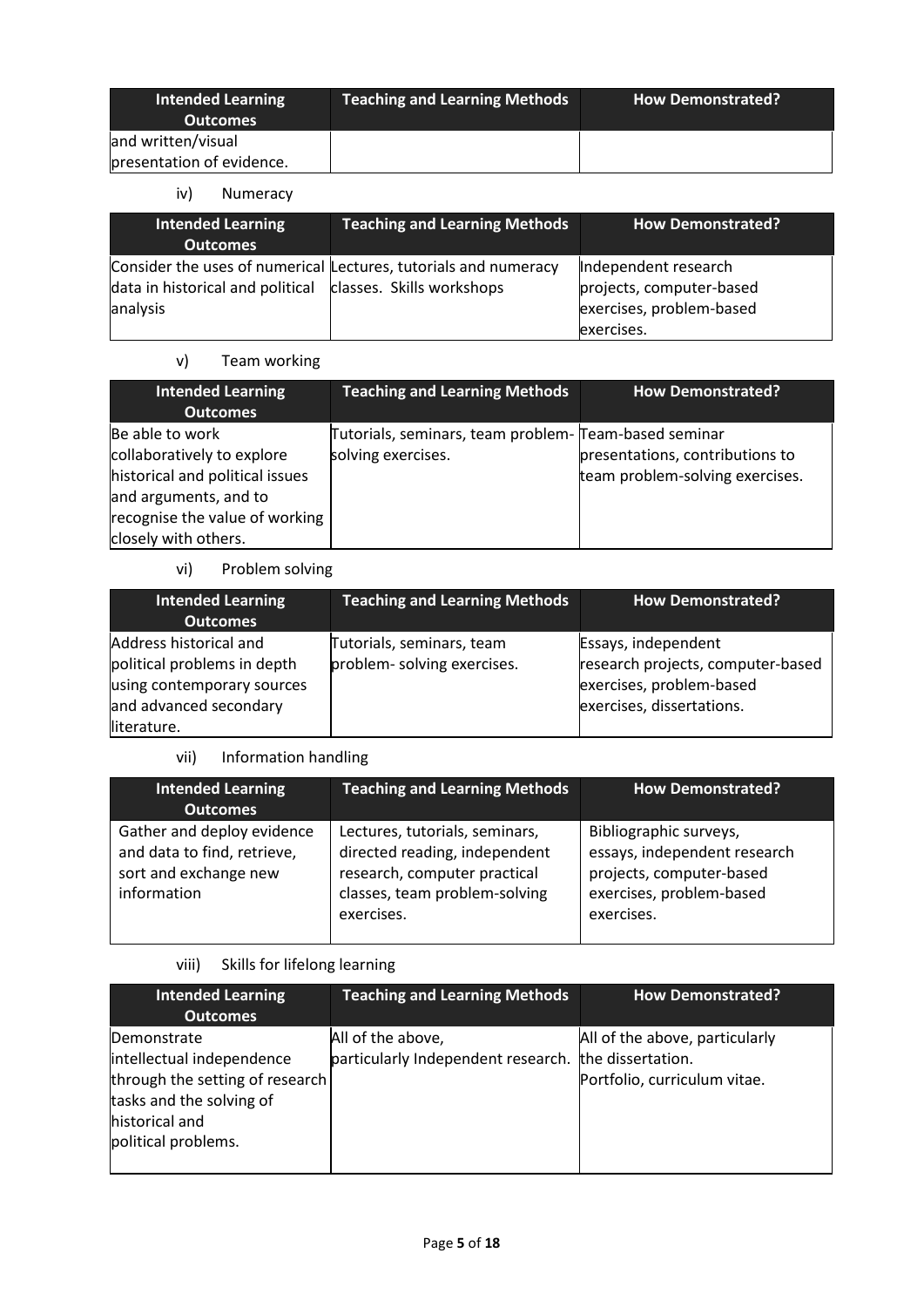### **10. Progression points**

For HS coded modules, certain modules include qualifying elements which students have to pass in order to obtain credits for the module. Please refer to individual module specification forms for further information.

In cases where a student has failed to meet a requirement to progress he or she will be required to withdraw from the course

### **11. Criteria for award and classification**

This programme follows the standard scheme of award and classification set out in Senate Regulation 5.

### **12. Special features**

Students' learning experience is enhanced by the close links between the research and teaching activities of members of staff in the School of History, Politics and International Relations. The School includes one of the largest groups of historians in the UK. History was rated excellent for teaching by TQA and 85% of its output was judged at 4\* and 3\* standard in Ref 2014 (the highest proportion in the UK). Students' learning experience is enhanced by the School's strong commitment to developing synergy between its research and teaching activities.

### **13. Indications of programme quality**

In profiles of degree class results, a consistently high proportion of students graduate with 1st class and 2.1 results. External Examiners' reports have consistently commended the quality of the degrees and of student attainment.

### **14. External Examiner(s) reports**

The details of the External Examiner(s) for this programme and the most recent External Examiners' reports for this programme can be found [here.](https://exampapers.le.ac.uk/xmlui/)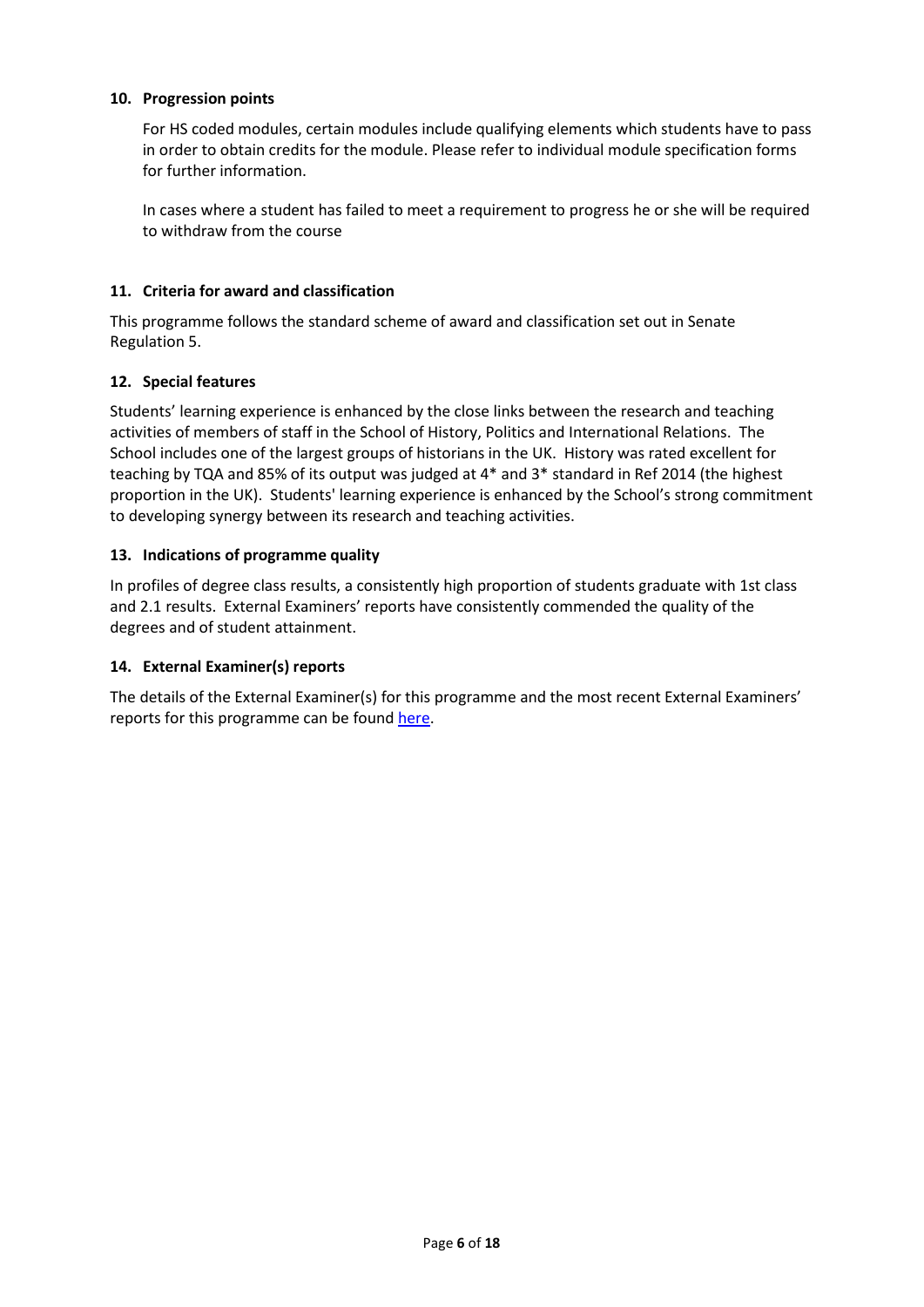

# **Programme Specification (Undergraduate) FOR ENTRY YEAR: 2022/23**

**Date created:** 19/02/2021 **Last amended:** 05/04/2022 **Version no.** 1

# **Appendix 1: Programme structure (programme regulations)**

The University regularly reviews its programmes and modules to ensure that they reflect the current status of the discipline and offer the best learning experience to students. On occasion, it may be necessary to alter particular aspects of a course or module.

### **Updates to the programme**

| Academic year affected | Module Code(s) | <b>Update</b>                 |
|------------------------|----------------|-------------------------------|
| 2024/25                | PL3094         | Credits changed from 30 to 15 |

[BA History and Politics]

**Level 4/Year 1 2022/23**

Credit breakdown

| <b>Status</b> | <b>Year long</b> | Semester 1 | Semester 2 |
|---------------|------------------|------------|------------|
| Core          | n/a              | 60 credits | 15 credits |
| Optional      | n/a              | n/a        | 45 credits |

120 credits in total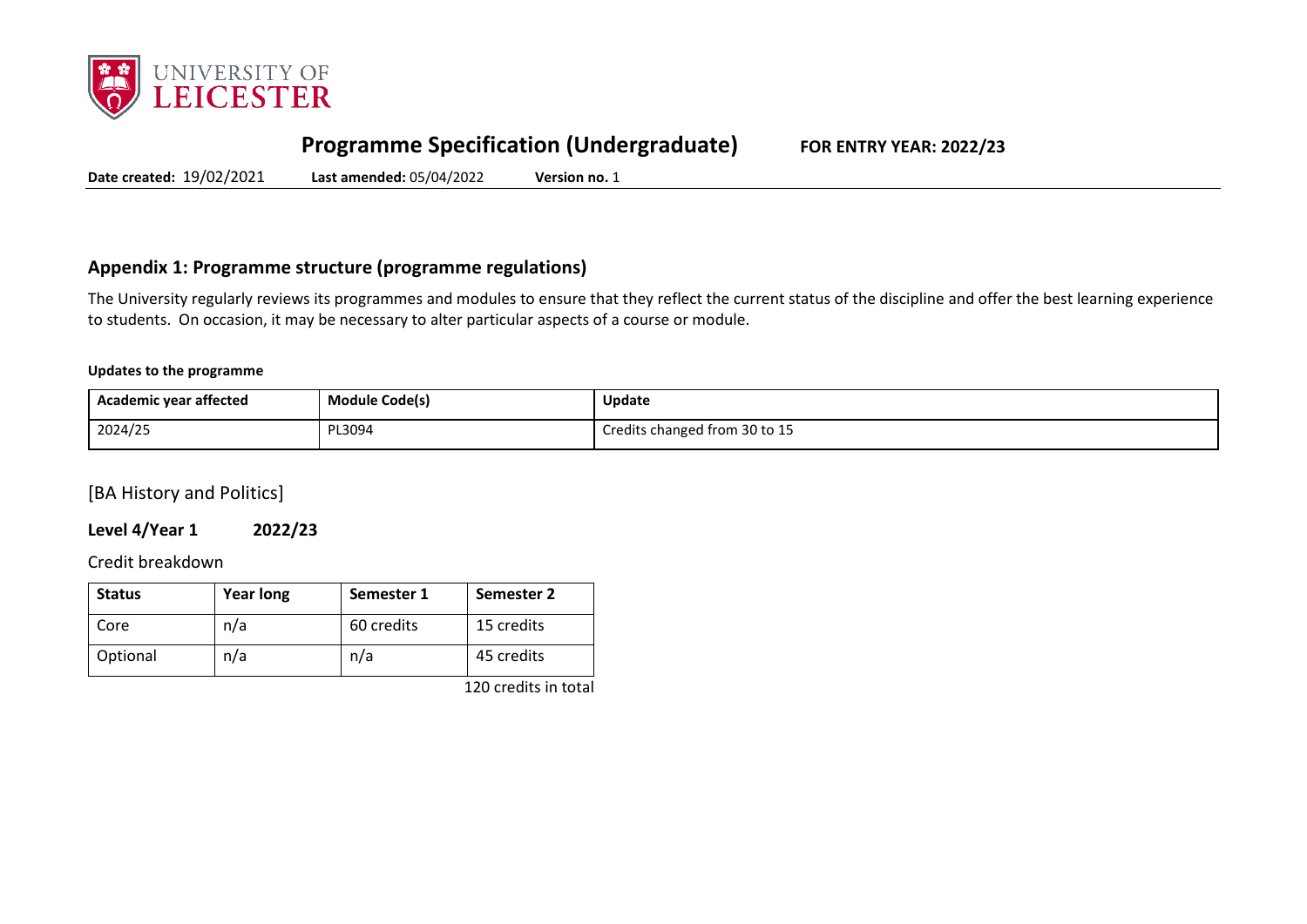# **SEMESTER ONE**

# **Core modules**

| Delivery period | Code   | <b>Title</b>                                                        | <b>Credits</b> |
|-----------------|--------|---------------------------------------------------------------------|----------------|
| Sem 1           | HS1001 | Medieval and Early Modern Europe: People, Power, Faith, and Culture | 15 credits     |
| Sem 1           | HS1002 | The Shock of the Modern                                             | 15 credits     |
| Sem 1           | PL1019 | Politics, Power and Ethics                                          | 30 credits     |

### **Semester total 60**

# **SEMESTER TWO**

# **Core Module**

| <b>Delivery period</b> | Code   | <b>Title</b>                         | <b>Credits</b> |
|------------------------|--------|--------------------------------------|----------------|
| $\sim$<br>Semester 2   | PL1012 | <b>Comparative European Politics</b> | 15 credits     |

# **15 credits of approved Politics and International Relations modules:**

| Delivery period  | Code   | <b>Title</b>                                                          | <b>Credits</b> |
|------------------|--------|-----------------------------------------------------------------------|----------------|
| Sem <sub>2</sub> | PL1011 | <b>Political Concepts</b>                                             | 15 credits     |
| Sem <sub>2</sub> | PL1016 | Order and Disorder: International Relations, from 1989 to the Present | 15 credits     |

# **30 credits of approved History modules:**

| Delivery period  | Code   | <b>Title</b>                                                                      | <b>Credits</b> |
|------------------|--------|-----------------------------------------------------------------------------------|----------------|
| Sem <sub>2</sub> | HS1012 | Global History: Connections and Cultures in a Changing World, 1750 to the Present | 15 credits     |
| Sem <sub>2</sub> | HS1013 | Modern Britain: The State We're In                                                | 15 credits     |
| Sem <sub>2</sub> | HS1016 | Europe 1861-1991: Emancipation and Subjugation                                    | 15 credits     |
| Sem <sub>2</sub> | HS1017 | With Liberty and Justice for All? U.S. History since 1877                         | 15 credits     |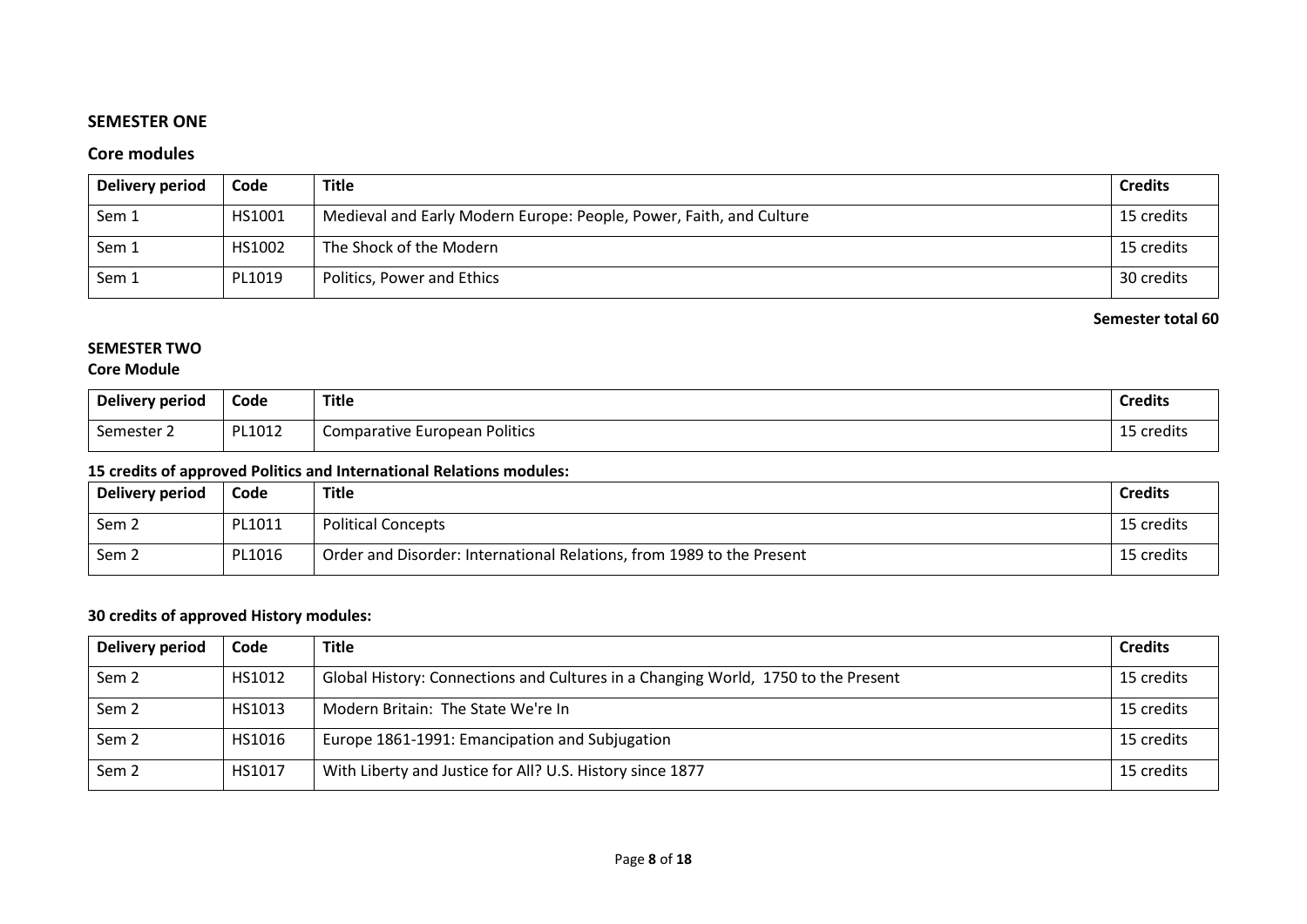**Semester Total 60**

# **Level 5/Year 2 2023/24**

# Credit breakdown

| <b>Status</b> | <b>Year long</b> | Semester 1 | Semester 2 |
|---------------|------------------|------------|------------|
| Core          | n/a              | 15 credits | 30 credits |
| Optional      | n/a              | 45 credits | 30 credits |

120 credits in total

# **SEMESTER ONE**

# **ROUTE A: with History Dissertation**

### **Core module**

| Delivery period | Code   | <b>Title</b>        | <b>Credits</b> |
|-----------------|--------|---------------------|----------------|
| Sem 1           | HS2401 | Perceiving the Past | credits        |

**45 credits in approved History and Politics/IR modules as follows, but no more than 30 credits of History Options**:

**i)**

**ii) History Options:**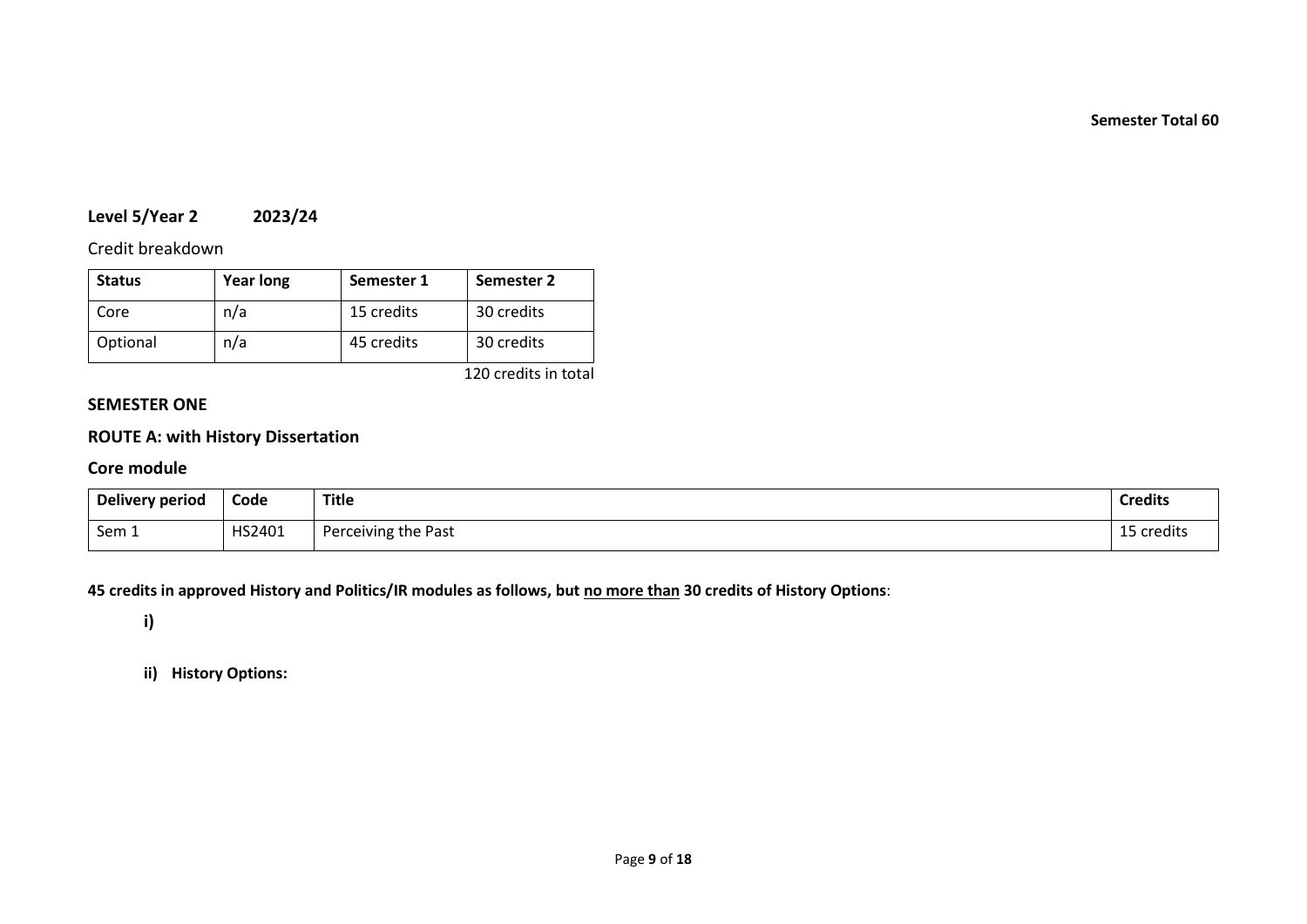| <b>Delivery</b> | Code   | <b>Title</b>                                                            |            | <b>Credits</b> |
|-----------------|--------|-------------------------------------------------------------------------|------------|----------------|
| period          |        |                                                                         |            |                |
| Sem 1           | HS2231 | Women and Gender in Medieval and Modern Britain                         |            | 15<br>credits  |
| Sem 1           | HS2328 | Jack-the-Ripper: Crime, Popular Culture and Policing in Victorian Times |            | 15<br>credits  |
| Sem 1           | HS2329 | A World Connected: Welfare, Economy and Government since 1945           |            | 15<br>credits  |
| Sem 1           | HS2359 | The History of Alcohol in North America, 1650-1950                      |            | 15<br>credits  |
| Sem 1           | HS2362 | Living with Dictatorship: European Societies, 1918-1941                 |            | 15<br>credits  |
| Sem 1           | HS23xx | Fight the Power! Race, Rights and Protest in the USA, 1865-2008         | 15 credits |                |

# **iii) Politics and International Relations Options:**

| Delivery period | Code   | <b>Title</b>                              | <b>Credits</b> |
|-----------------|--------|-------------------------------------------|----------------|
| Sem 1           | PL2011 | Political Ideas                           | 15 credits     |
| Sem 1           | PL2020 | Political Parties in Contemporary Britain | 15 credits     |
| Sem 1           | PL2021 | Sex and Gender in Global Politics         | 15 credits     |

**Semester Total 60**

### **SEMESTER TWO**

**Core Module**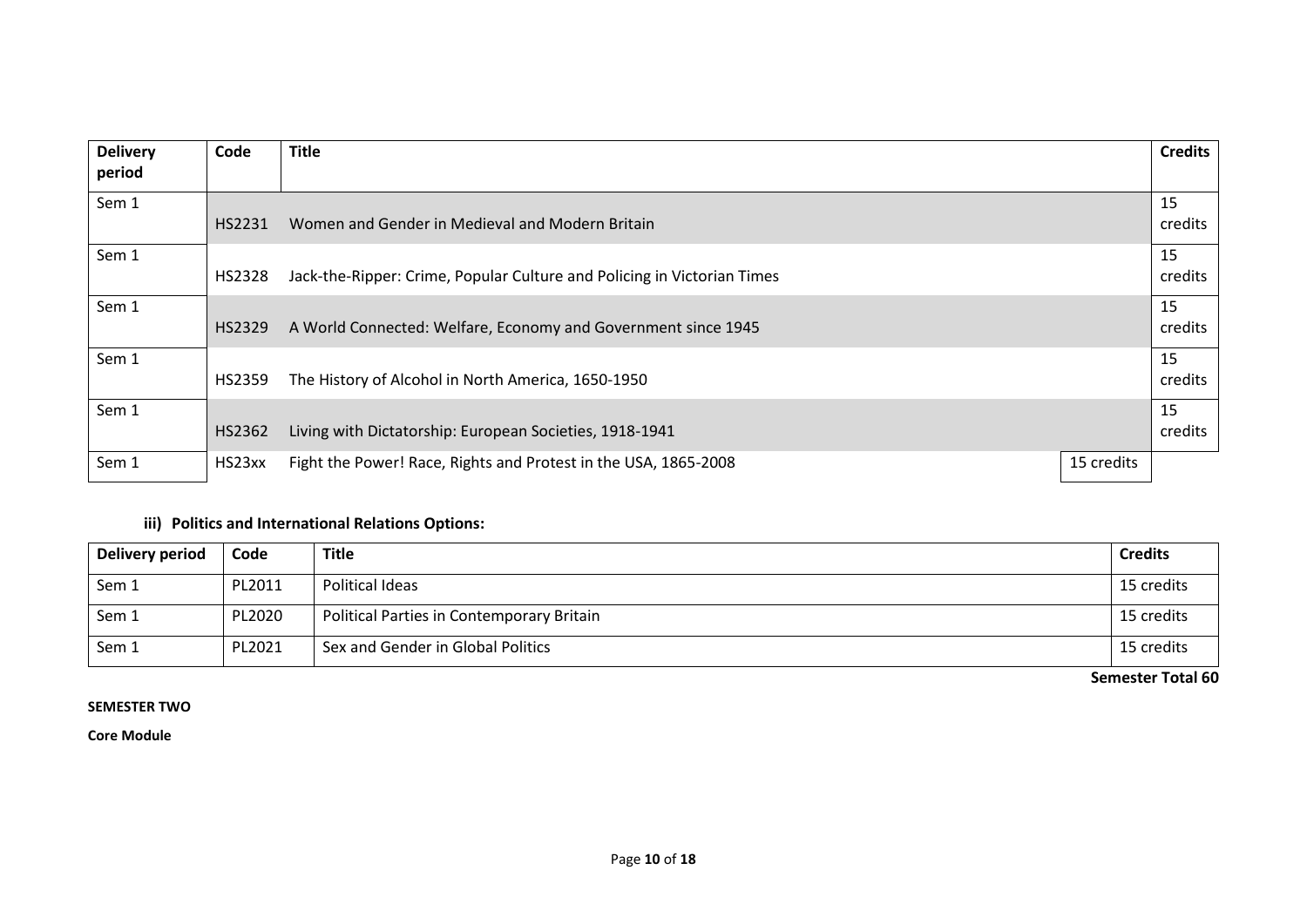| Delivery period | Code   | Title                              | <b>Credits</b> |
|-----------------|--------|------------------------------------|----------------|
| Sem 2           | HS2500 | Becoming the Historical Researcher | 30 credits     |

# **30 credits of approved History and Politics/IR modules as follows**:

**i)**

**ii)**

| <b>Delivery</b><br>period | Code   | <b>Title</b>                                                        |            | <b>Credits</b> |
|---------------------------|--------|---------------------------------------------------------------------|------------|----------------|
| Sem <sub>2</sub>          | HS2027 | The Latin World: ancient, medieval and modern                       |            | 15<br>credits  |
| Sem 2                     | HS2211 | Class Struggle and the Industrial Revolution                        |            | 15<br>credits  |
| Sem <sub>2</sub>          | HS2236 | Histories of Violence new title                                     |            | 15<br>credits  |
| Sem <sub>2</sub>          | HS2307 | Madness, Monarchy and Politics in Georgian Britain                  |            | 15<br>credits  |
| Sem <sub>2</sub>          | HS2311 | Domestic Revolutions: Women, Men and the Family in American History |            | 15<br>credits  |
| Sem <sub>2</sub>          | HS2353 | Enter the Dragon: Modern Chinese History, 1839-1989                 |            | 15<br>credits  |
| Sem <sub>2</sub>          | HS2360 | History in the Classroom                                            |            | 15<br>credits  |
| Sem <sub>2</sub>          | HS2802 | Working with History: The Heritage Field Project                    | 15 credits |                |

# **iii) Politics/IR Options:**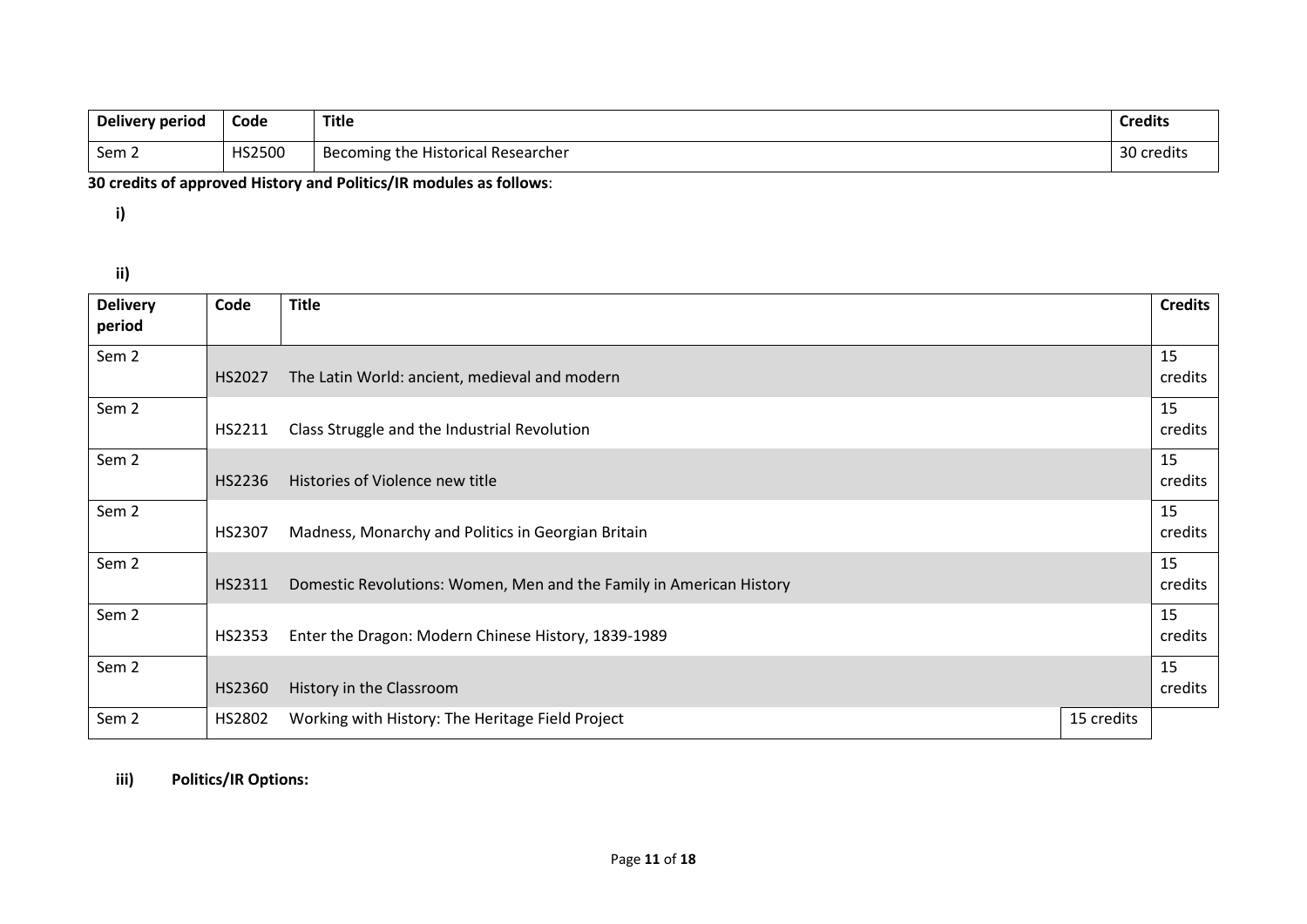| Delivery period  | Code   | <b>Title</b>                                           | <b>Credits</b> |
|------------------|--------|--------------------------------------------------------|----------------|
| Sem <sub>2</sub> | PL2016 | <b>European Union Politics</b>                         | 15 credits     |
| Sem <sub>2</sub> | PL2027 | Contemporary Political Philosophy: Theories of Justice | 15 credits     |
| Sem <sub>2</sub> | PL2019 | <b>Foreign Policy Analysis</b>                         | 15 credits     |

**Semester Total 60**

#### **Note:**

**Over the Second Year as a whole, students must take 60 credits in History and 60 credits in Politics & International Relations**

#### *ROUTE B: with Politics & International Relations Dissertation:*

#### **SEMESTER ONE**

### **Core Module**

| Delivery period | Code   | <b>Title</b>          | <b>Credits</b> |
|-----------------|--------|-----------------------|----------------|
| Sem 1           | HS2401 | Perceiving the Past   | 15 credits     |
| Sem 1           | PL2094 | Political Analysis, 1 | 15 credits     |

### **30 credits of approved History and Politics/IR modules.**

*See Route A (above) for a list of approved Options*

### **SEMESTER TWO**

### **Core Module**

| Delivery period  | Code   | <b>Title</b><br>$ -$         | <b>Credits</b>                           |
|------------------|--------|------------------------------|------------------------------------------|
| Sem <sub>2</sub> | PL2095 | <b>Political Analysis, 2</b> | $\overline{A}$ $\overline{B}$<br>credits |

### **45 credits in approved History and Politics/IR modules.**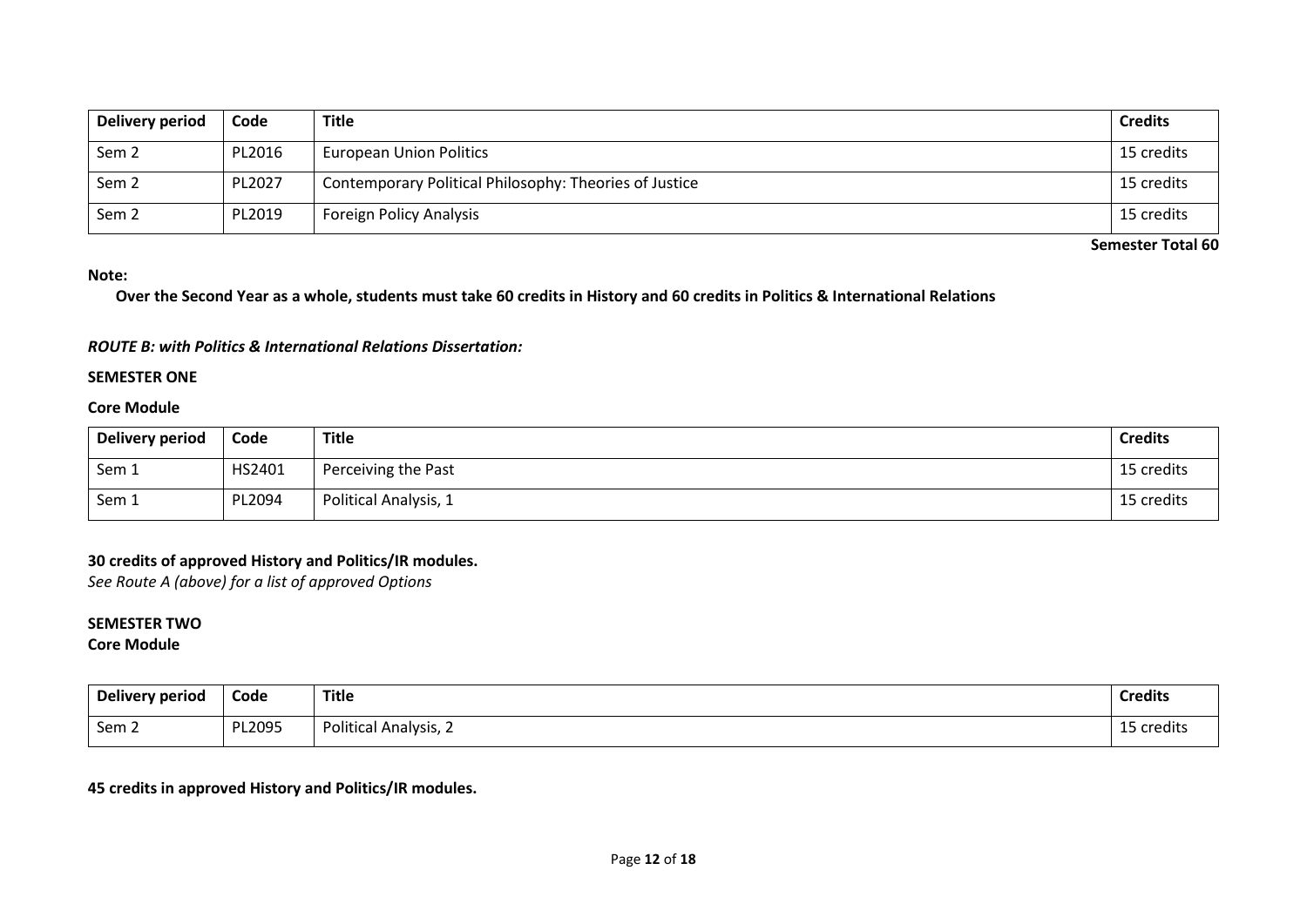*See Route A (above) for a list of approved Options*

**Note:**

- 1. **Over the Second Year as a whole, students must take 60 credits in History and 60 credits in Politics & International Relations**
- 2. **Students taking their final year Dissertation in Politics and International Relations must take at least one History option module in the Second Year**

**Level 6/Year 3 2024/25**

# **FINAL YEAR MODULES**

**\*\*Note: Over the course of their final year, students must take at least 60 credits in the discipline of their dissertation, and no more than 75 credits in that discipline.**

# *ROUTE A: with History Dissertation*

Credit breakdown

| <b>Status</b> | <b>Year long</b> | Semester 1 | Semester 2             |
|---------------|------------------|------------|------------------------|
| Core          | 45 credits       | n/a        | n/a                    |
| Optional      | n/a              | 45 credits | 45 credits             |
|               |                  |            | $120$ aradita in tatal |

120 credits in total

# **Core year-long module**

| Delivery period | Code   | <b>Title</b>         | <b>Credits</b> |
|-----------------|--------|----------------------|----------------|
| Year long       | HS3510 | History dissertation | credits        |

Note: For the purposes of this joint degree the dissertation credits are notionally split so that students take 15 credits in semester one and 30 credits in semester two.

# **SEMESTER 1**

# **45 credits in approved optional modules (see below)**:

i.History approved Options

ii.Politics & International Relations approved Options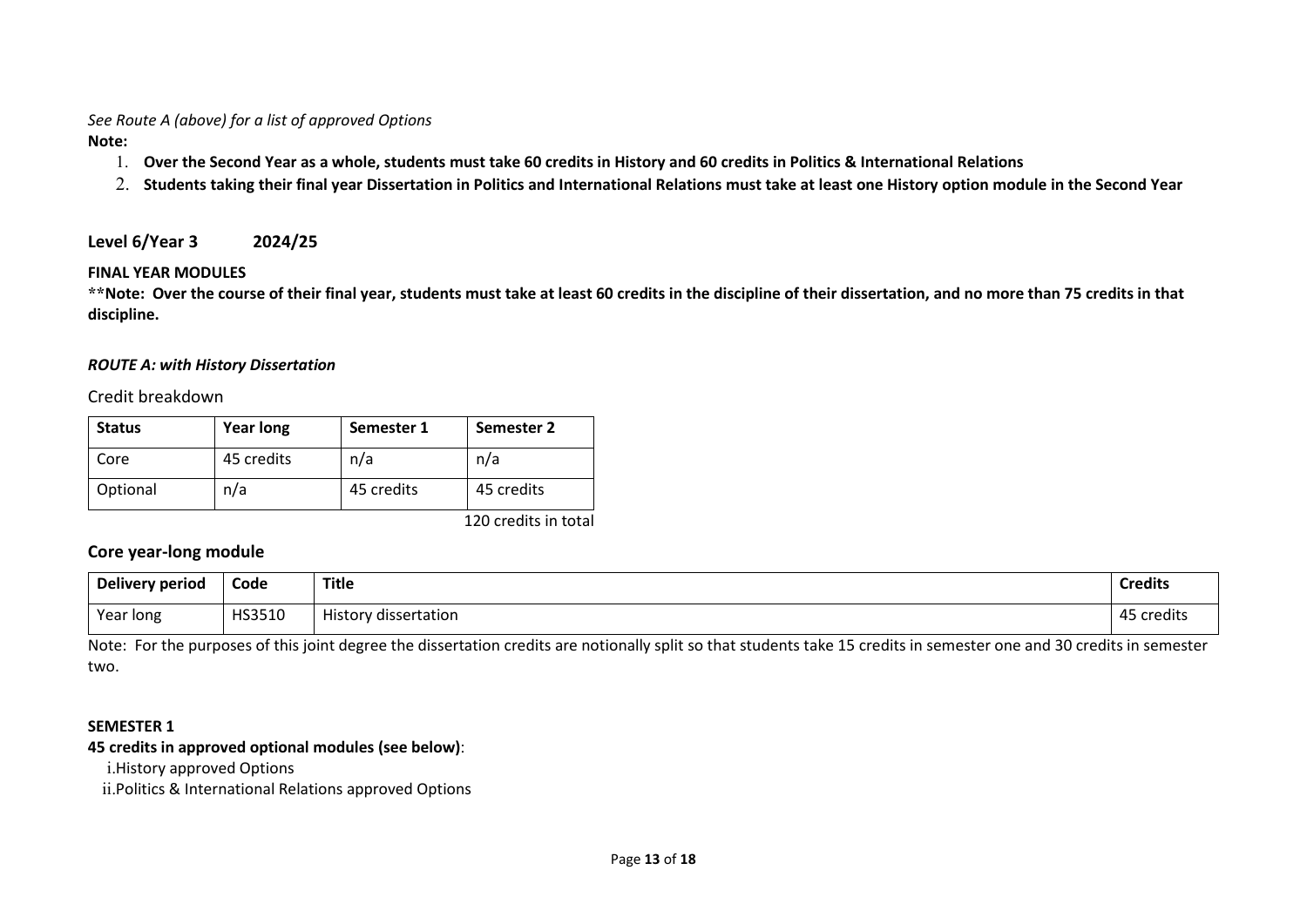### **SEMESTER 2**

# **30 credits in approved optional modules (see below)**:

i.History approved Options

ii.Politics & International Relations approved Options

# *ROUTE B: with Politics & International Relations Dissertation*

Credit breakdown

| <b>Status</b> | <b>Year long</b> | Semester 1 | Semester 2 |
|---------------|------------------|------------|------------|
| Core          | n/a              | 15 credits | 30 credits |
| Optional      | n/a              | 45 credits | 30 credits |

120 credits in total

### **SEMESTER 1**

### **Core Module**

| Delivery period | Code   | <b>Title</b>    | <b>Credits</b> |
|-----------------|--------|-----------------|----------------|
| Semester 1      | PL3094 | Dissertation, 1 | 15 credits     |

### **EITHER 45 credits in Optional Modules from**:

i.History approved Options ii.Politics & International Relations approved Options

# **OR One History Special Subject\*** 15

# **and 30 credits in Optional Modules from**:

i.History approved Options 15

ii.Politics & International Relations approved Options 15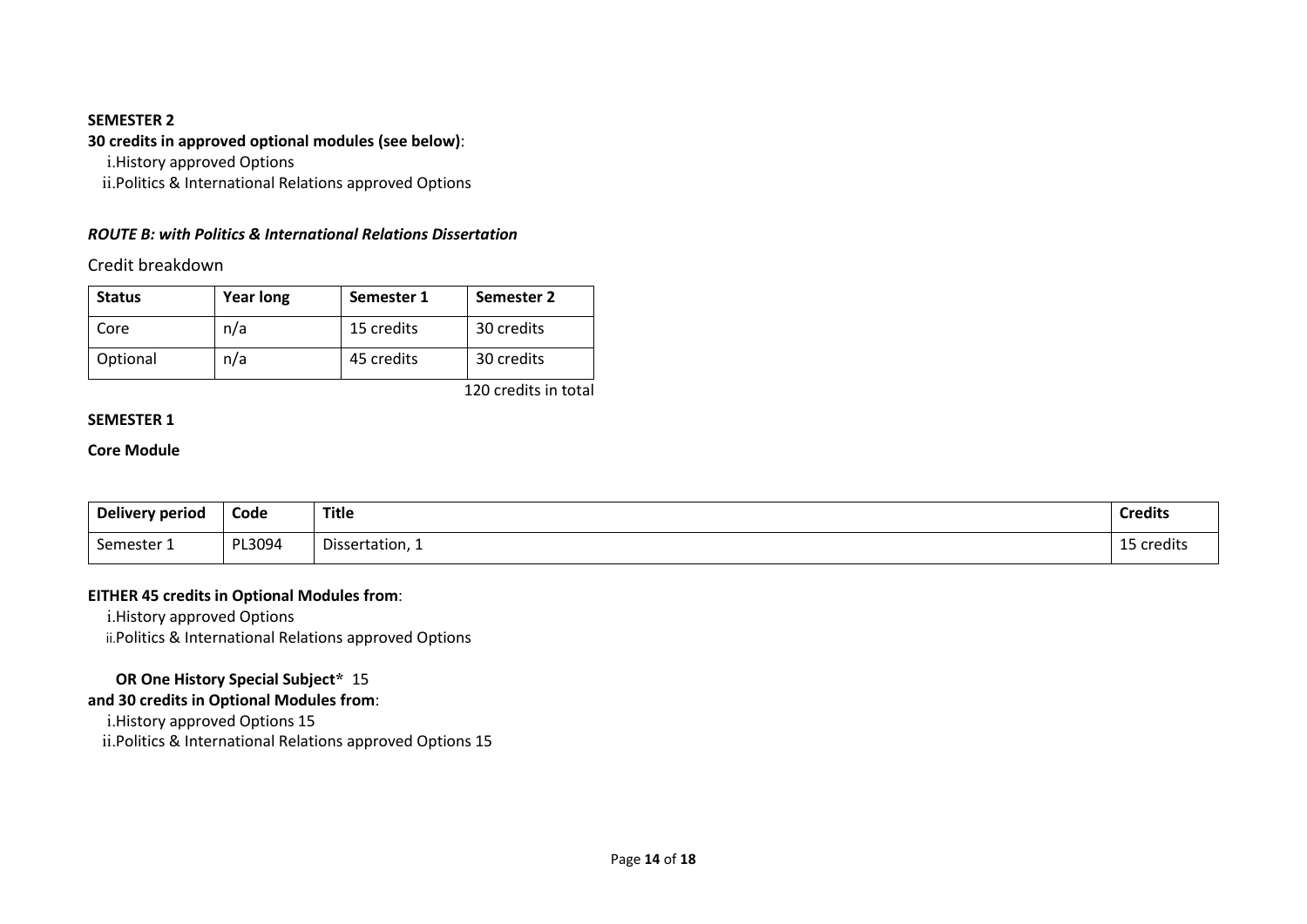# **SEMESTER 2**

Core Module

| Delivery period | Code   | <b>Title</b>    | <b>Credits</b>             |
|-----------------|--------|-----------------|----------------------------|
| Semester 2      | PL3095 | Dissertation, 2 | $\Omega$<br>credits)<br>υc |

### **EITHER 30 credits in Optional Modules from**: 30

i.History approved Options ii.Politics & International Relations approved Options

# **OR History Special Subject\*** 30

\* The History Special Subject is a 45 credit year-long module. For the purpose of allocating credits across the two semesters, there are a notional 15 credits in semester one and 30 credits in semester two.

### **HISTORY SPECIAL SUBJECTS**

| <b>Delivery</b><br>period | Code          | Title                                                                  | <b>Credits</b> |
|---------------------------|---------------|------------------------------------------------------------------------|----------------|
| Sem <sub>2</sub>          | HS3766        | Ideals of Womanhood in 19th Century America                            | 45 credits     |
| Sem <sub>2</sub>          | HS3769        | The Holocaust: Genocide in Europe                                      | 45 credits     |
| Sem <sub>2</sub>          | HS3774        | Cultures of Struggle and Liberation: Twentieth Century Southern Africa | 45 credits     |
| Sem <sub>2</sub>          | <b>HS3778</b> | Church, State and Belief in Soviet Russia, 1941-1991                   | 45 credits     |
| Sem <sub>2</sub>          | HS37xx        | The Medieval Natural World: an Environmental History                   | 45 credits     |

### **HISTORY FINAL YEAR OPTIONS**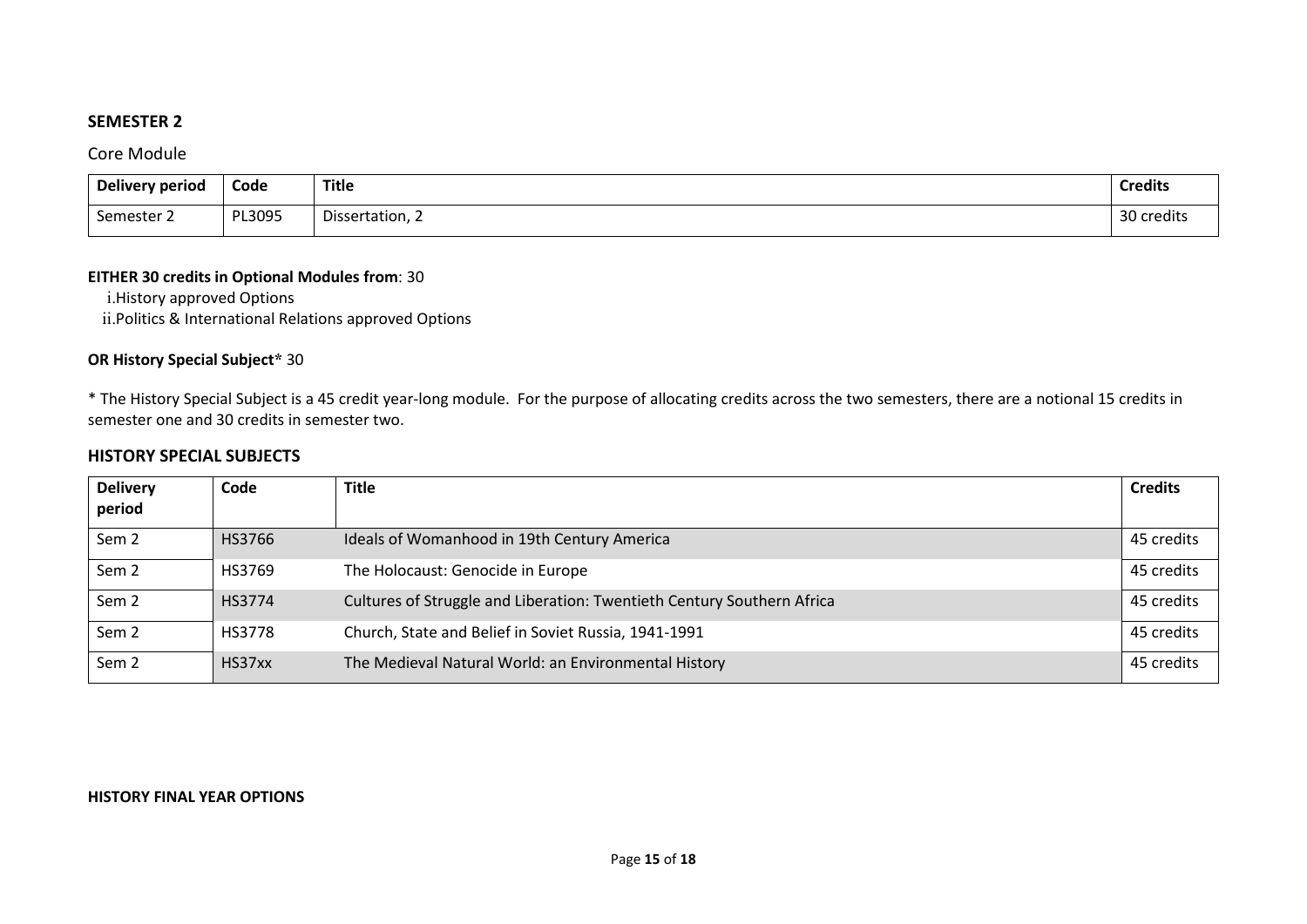### **Semester One**

| Delivery period | Code   | <b>Title</b>                                                               | <b>Credits</b> |
|-----------------|--------|----------------------------------------------------------------------------|----------------|
| Sem 1           | HS3627 | The Civil Rights Movement, 1945-1968                                       | 15 credits     |
| Sem 1           | HS3681 | You are what you wear? Clothing, fashion and belonging in the modern world | 15 credits     |
| Sem 1           | HS3688 | The Golden Age of Anglo-Saxon Northumbria                                  | 15 credits     |
| Sem 1           | HS3689 | When Two Dragons Fight: China and Japan at War in the Twentieth Century    | 15 credits     |
| Sem 1           | HS3808 | Gender, Crime and Deviance in Eighteenth Century Britain                   | 15 credits     |
| Sem 1           | HS3810 | Abolitionists: Antislavery Activism in Britain and America, 1787-1865      | 15 credits     |

### **SEMESTER TWO**

| Delivery period  | Code   | <b>Title</b>                                                                   | <b>Credits</b> |
|------------------|--------|--------------------------------------------------------------------------------|----------------|
| Sem <sub>2</sub> | HS3614 | Britain's Imperial Economy: Power, Wealth and Colonialism, 1830-1914           | 15 credits     |
| Sem <sub>2</sub> | HS3620 | What Difference Did the War Make? British Society and the Great War, 1900-1939 | 15 credits     |
| Sem <sub>2</sub> | HS3634 | Apocalypse Then: The USA and the Vietnam War                                   | 15 credits     |
| Sem <sub>2</sub> | HS3662 | Crime and Punishment in African American History                               | 15 credits     |
| Sem <sub>2</sub> | HS3691 | Indigenous Peoples of the Americas, c1350-1650                                 | 15 credits     |
| Sem <sub>2</sub> | HS3699 | From Empire to Nation: Modern South Asia, c.1857-1947                          | 15 credits     |

### **POLITICS AND INTERNATIONAL RELATIONS FINAL YEAR OPTIONS**

**SEMESTER ONE**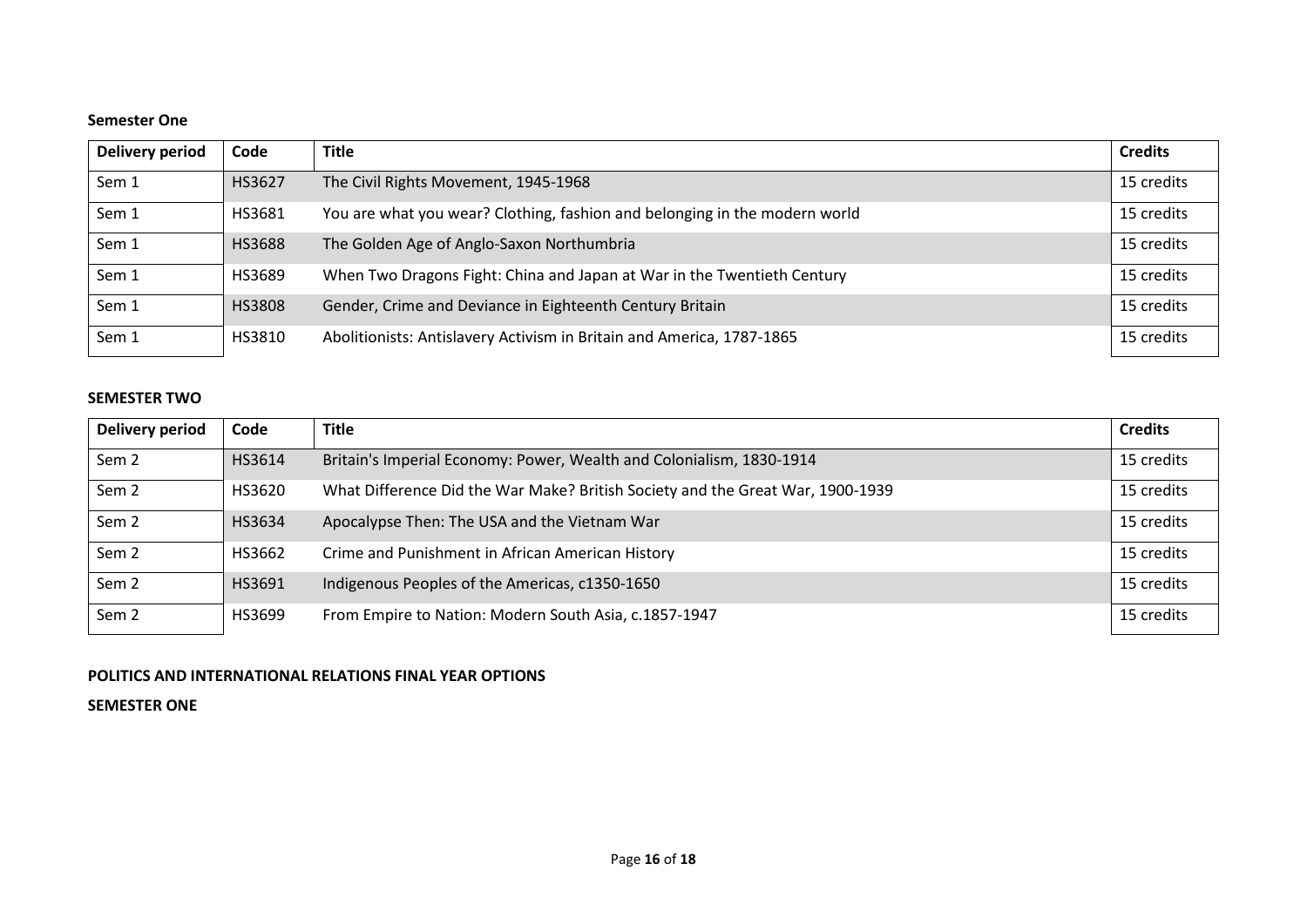| <b>Delivery</b> | Code   | <b>Title</b>                                         |               | <b>Credits</b> |
|-----------------|--------|------------------------------------------------------|---------------|----------------|
| period          |        |                                                      |               |                |
| Sem 1           | PL3060 | Feminism                                             |               | 15<br>credits  |
| Sem 1           | PL3071 | The American Presidency                              |               | 15<br>credits  |
| Sem 1           | PL3098 | <b>Conservatives: Crisis and Recovery</b>            | 15<br>credits |                |
| Sem 1           | PL3106 | <b>Parliamentary Studies</b>                         |               | 15<br>credits  |
| Sem 1           | PL3137 | The Politics of Contemporary British Foreign Policy  |               | 15<br>credits  |
| Sem 1           | PL3143 | International Migration in the Age of Securitisation |               | 15<br>credits  |

### **SEMESTER TWO**

| Delivery  <br>period | Code   | <b>Title</b>                                |               | <b>Credits</b> |
|----------------------|--------|---------------------------------------------|---------------|----------------|
| Sem 2                |        | PL3107   Brexit and British Politics        |               | 15<br>credits  |
| Sem 2                | PL3114 | American Political Development              |               | 15<br>credits  |
| Sem 2                | PL3147 | <b>Emotions in Conflict and Cooperation</b> | 15<br>credits |                |